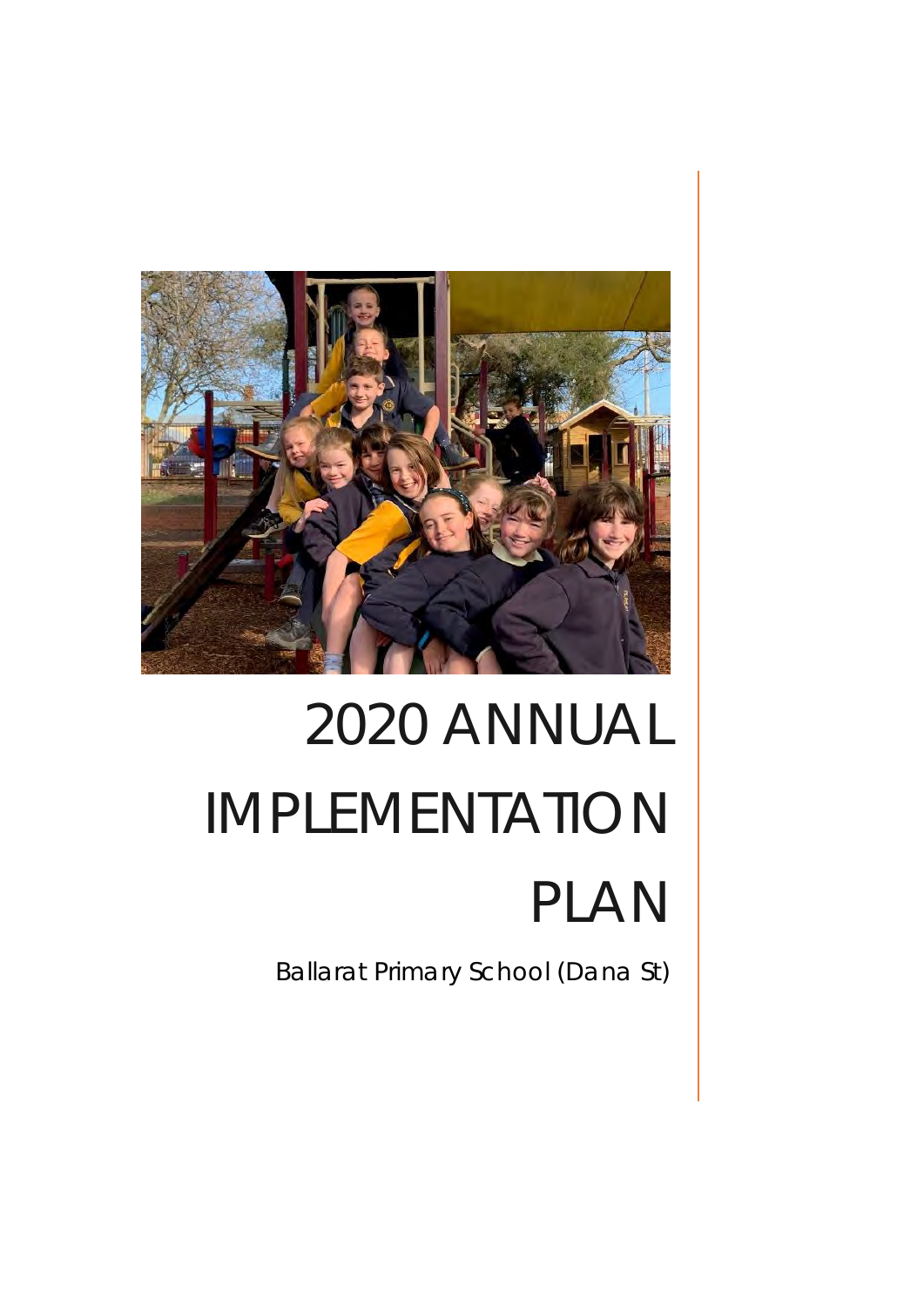| <b>LITERACY</b>                                                                                                                                                                                                                                                                                                                                                                                                                                                                                                                                                                                                                                                                                                                                                                                                                                                                                                                                                                                                                                                                                                                                                                                                                                           |
|-----------------------------------------------------------------------------------------------------------------------------------------------------------------------------------------------------------------------------------------------------------------------------------------------------------------------------------------------------------------------------------------------------------------------------------------------------------------------------------------------------------------------------------------------------------------------------------------------------------------------------------------------------------------------------------------------------------------------------------------------------------------------------------------------------------------------------------------------------------------------------------------------------------------------------------------------------------------------------------------------------------------------------------------------------------------------------------------------------------------------------------------------------------------------------------------------------------------------------------------------------------|
| Improve individual student learning outcomes in Writing                                                                                                                                                                                                                                                                                                                                                                                                                                                                                                                                                                                                                                                                                                                                                                                                                                                                                                                                                                                                                                                                                                                                                                                                   |
| That the absolute mean score in Writing in Grade 3 and Grade 5 in NAPLAN improves every year of the<br>$\bullet$<br>Strategic Plan.<br>That all students make at least one year learning growth in Writing as indicated by teacher judgements<br>$\bullet$<br>against the Victorian Curriculum.<br>That students with individual learning plans achieve their set goals in Writing.<br>$\bullet$                                                                                                                                                                                                                                                                                                                                                                                                                                                                                                                                                                                                                                                                                                                                                                                                                                                          |
| Deepen staff capacity to design and implement writing cycles using student data                                                                                                                                                                                                                                                                                                                                                                                                                                                                                                                                                                                                                                                                                                                                                                                                                                                                                                                                                                                                                                                                                                                                                                           |
| Use and extend documentation of Writing cycles to embed the process in teacher planning and<br>$\bullet$<br>instruction                                                                                                                                                                                                                                                                                                                                                                                                                                                                                                                                                                                                                                                                                                                                                                                                                                                                                                                                                                                                                                                                                                                                   |
| Embed the use of the school's instructional model in Writing<br>$\bullet$<br>Continue to embed Writers' notebooks with consistency across the school, to increase student<br>$\bullet$<br>voice and agency in Writing<br>Professional learning focus on use of student data within a writing cycle- before, during and<br>$\bullet$<br>after<br>Professional learning on two different types of Writing cycles- text type and free-write<br>٠<br>Plan for explicit teaching of text types in a sequence across the school within the writing cycles<br>$\bullet$<br>Further professional learning and implementation of consistent word study lessons across the<br>$\bullet$<br>school, including refining documentation<br>Consider a P.L.C. Inquiry focus on embedding writing cycles, using data to monitor progress and<br>$\bullet$<br>professional learning to adjust strategies as required.<br>Track students in top two bands in Writing from 2018 (grade 3) and 2019 (Grade 5) NAPLAN.<br>$\bullet$<br>Create an action plan for these students                                                                                                                                                                                                |
| Leaders/teams:<br>Ensure that data is personalised with student names so that the data is contextualised<br>Literacy A.I.P. team will refine the document that explains the way in which Writing is<br>taught at D.S.P.S. This includes the Instructional Model, scope and sequence of Writing<br>Cycles, including text type and Free Write cycles and the document which elaborates on<br>Word study<br>Leaders providing ongoing feedback to build collective efficacy<br>٠<br><b>Teachers:</b><br>Teachers will collaborate in teams to plan teaching of Writing. They will develop term and<br>weekly planners.<br>Weekly planners which will clearly demonstrate the stage of the cycle and demonstrate use<br>$\bullet$<br>of the school's Instructional Model and explicit teaching. These will include individualised<br>sections e.g. differentiation for own class<br>Teachers will use data diagnostically to differentiate and use consistent instructional<br>$\bullet$<br>approaches for teaching spelling<br>Assessment will occur throughout year and be formative in nature<br>٠<br>ILPs created for students judged to be 12 months ahead in two areas of Writing, Reading or<br>$\bullet$<br>Number- successful achievement of goals. |
|                                                                                                                                                                                                                                                                                                                                                                                                                                                                                                                                                                                                                                                                                                                                                                                                                                                                                                                                                                                                                                                                                                                                                                                                                                                           |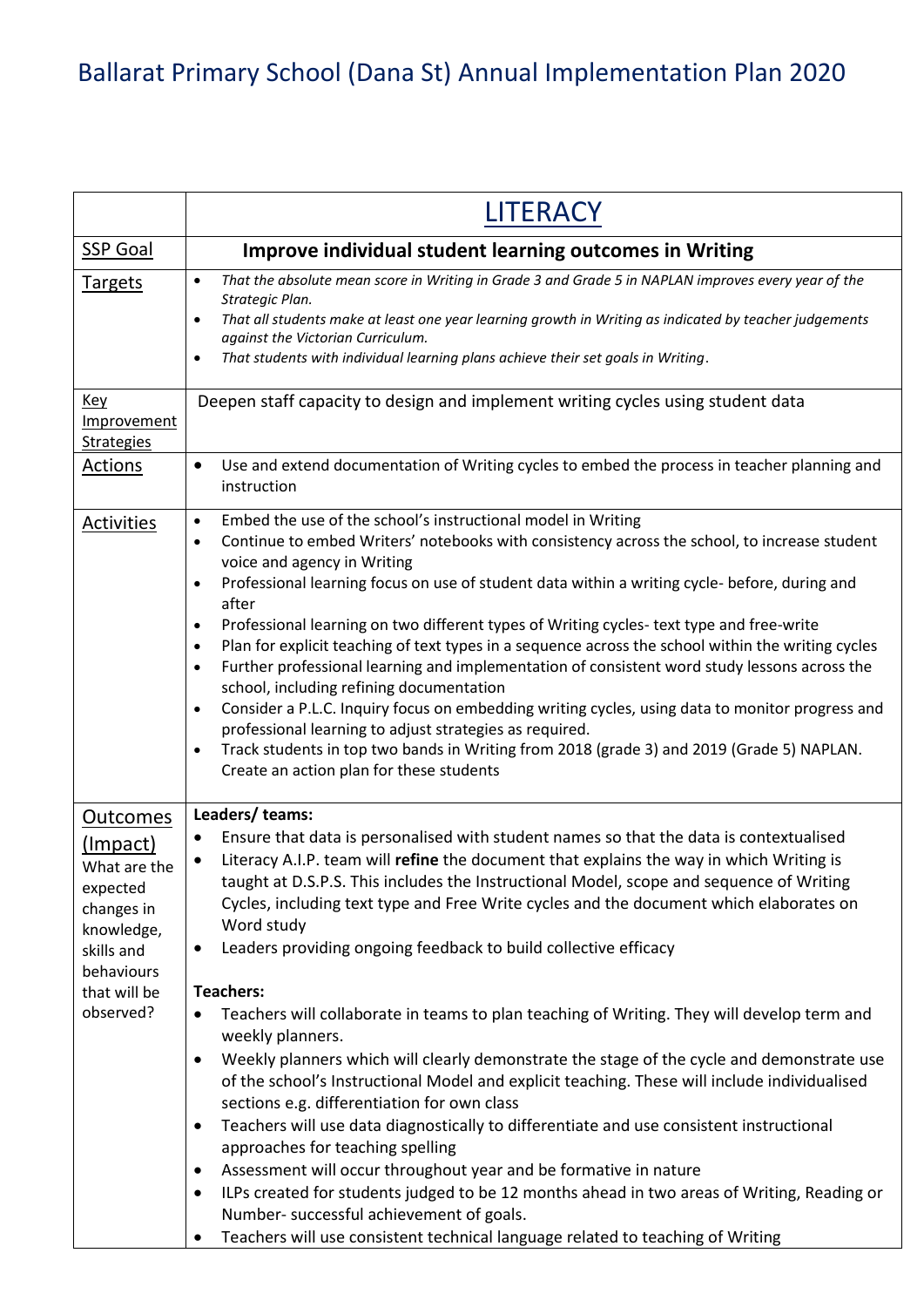|                                     | Teachers will observe and give feedback to each other on pedagogy related to writing<br>٠                                                                                                                             |
|-------------------------------------|-----------------------------------------------------------------------------------------------------------------------------------------------------------------------------------------------------------------------|
|                                     | Students:                                                                                                                                                                                                             |
|                                     | Articulate and assess their progress towards success criteria and individual goals                                                                                                                                    |
|                                     | Engage in work actively since work is pitched at the right level of challenge<br>٠                                                                                                                                    |
|                                     | Work samples demonstrate student growth in the stages of the Writing cycles and text<br>types involved                                                                                                                |
|                                     | Work samples and pre and post testing show measurable progress in spelling development.                                                                                                                               |
|                                     | Growth in Writing outcomes one Victorian Curriculum level over 12 months<br>٠                                                                                                                                         |
|                                     |                                                                                                                                                                                                                       |
| <b>Success</b><br><b>Indicators</b> | Student cohort data documents- NAPLAN, Teacher Judgement- students above and below<br>$\bullet$<br>expected levels, high and low growth documents<br>Teacher Performance Plans-line of sight from A.I.P.<br>$\bullet$ |
|                                     | Teaching and Learning session minutes, documents and presentations<br>٠                                                                                                                                               |
|                                     | Enhanced documentation of writing cycles<br>٠                                                                                                                                                                         |
|                                     | A.I.P. team minutes<br>$\bullet$                                                                                                                                                                                      |
|                                     | Teacher planners- term and weekly                                                                                                                                                                                     |
|                                     | <b>ILPS</b><br>$\bullet$                                                                                                                                                                                              |
|                                     | Teacher documents showing tracking of their own data<br>$\bullet$                                                                                                                                                     |
|                                     | Documentation for and from peer observations                                                                                                                                                                          |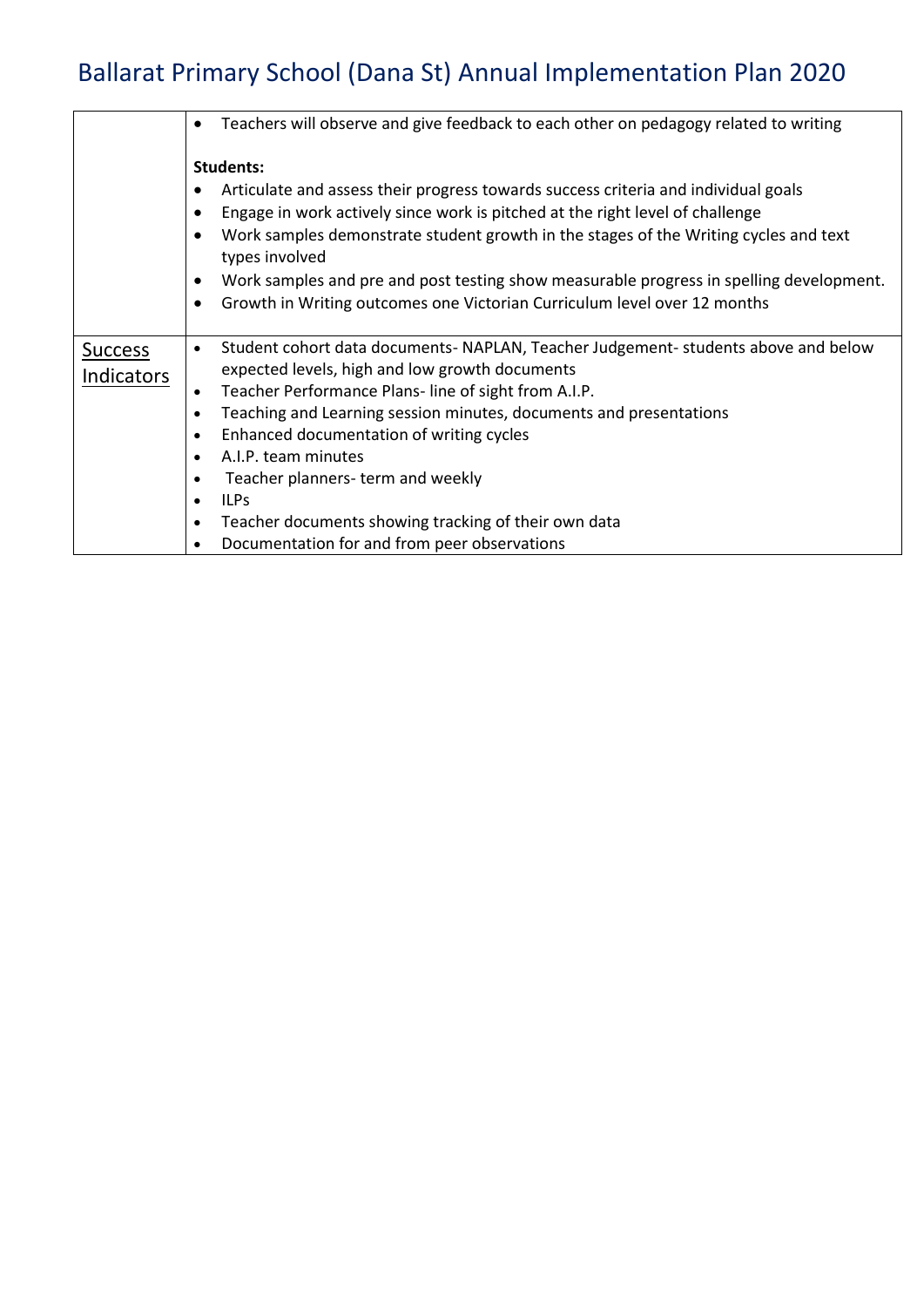|                                                                                                                                              | <b>NUMERACY</b>                                                                                                                                                                                                                                                                                                                                                                                                                                                                                                                                                                                                                                                                                                                                                                                                                                                                                                                                                                                                                                                                                                                                                                                                                                                                                                                                                                                                                                                |
|----------------------------------------------------------------------------------------------------------------------------------------------|----------------------------------------------------------------------------------------------------------------------------------------------------------------------------------------------------------------------------------------------------------------------------------------------------------------------------------------------------------------------------------------------------------------------------------------------------------------------------------------------------------------------------------------------------------------------------------------------------------------------------------------------------------------------------------------------------------------------------------------------------------------------------------------------------------------------------------------------------------------------------------------------------------------------------------------------------------------------------------------------------------------------------------------------------------------------------------------------------------------------------------------------------------------------------------------------------------------------------------------------------------------------------------------------------------------------------------------------------------------------------------------------------------------------------------------------------------------|
| <b>SSP Goal</b>                                                                                                                              | Improve individual student learning outcomes in Number                                                                                                                                                                                                                                                                                                                                                                                                                                                                                                                                                                                                                                                                                                                                                                                                                                                                                                                                                                                                                                                                                                                                                                                                                                                                                                                                                                                                         |
| <b>Targets</b>                                                                                                                               | That the absolute mean score in Number in Grade 3 and Grade 5 in NAPLAN improves every year of the<br>$\bullet$<br>Strategic Plan.<br>That all students make at least one year learning growth in Number as indicated by teacher<br>$\bullet$<br>judgements against the Victorian Curriculum.<br>That students with individual learning plans achieve their set goals in Number.<br>٠                                                                                                                                                                                                                                                                                                                                                                                                                                                                                                                                                                                                                                                                                                                                                                                                                                                                                                                                                                                                                                                                          |
| <u>Key</u><br>Improvement<br><b>Strategies</b>                                                                                               | Using Numeracy assessment data as a starting point, build teacher capacity to link<br>assessment curriculum and pedagogy.                                                                                                                                                                                                                                                                                                                                                                                                                                                                                                                                                                                                                                                                                                                                                                                                                                                                                                                                                                                                                                                                                                                                                                                                                                                                                                                                      |
| <b>Actions</b>                                                                                                                               | Improve teacher capacity to use assessment as a starting point for designing learning<br>sequences                                                                                                                                                                                                                                                                                                                                                                                                                                                                                                                                                                                                                                                                                                                                                                                                                                                                                                                                                                                                                                                                                                                                                                                                                                                                                                                                                             |
| <b>Activities</b>                                                                                                                            | Continue to work with Andrea Hillbrick (Numeracy consultant) to work with staff to build<br>$\bullet$<br>their content knowledge, assessment and pedagogical skills. This will involve 4 full days<br>throughout the year; of which the second will comprise a full day of professional learning for<br>all staff. Other days will involve Andrea working with teams.<br>Learning specialist to plan collaboratively with teams across the school, in alternate terms.<br>$\bullet$<br>Ongoing focus on Numeracy through Curriculum, Numeracy A.I.P. Team, unit and staff<br>$\bullet$<br>meetings.<br>Embed the school's instructional model within Numeracy planning and teaching<br>٠<br>Develop a whole school consistent approach to Numeracy teacher observations and<br>$\bullet$<br>feedback for consistency of practice<br>Ongoing focus through Teaching and Learning meetings on High Impact Teaching Strategies<br>$\bullet$<br>and their use in teaching number.                                                                                                                                                                                                                                                                                                                                                                                                                                                                                  |
| <b>Outcomes</b><br>(Impact)<br>What are the<br>expected<br>changes in<br>knowledge,<br>skills and<br>behaviours<br>that will be<br>observed? | Leaders/Team:<br>Ensure that the data is personalised with student names so that the data is<br>contextualised.<br>Track students in top two bands in Numeracy from 2018 (Grade 3) and 2019 (Grade 5)<br>NAPLAN. Disseminate this information and create an action plan for these students<br>Leaders providing ongoing feedback to build collective efficacy<br>$\bullet$<br>Provide teaching and Learning sessions for staff related to analysis of data and<br>differentiation<br><b>Teachers:</b><br>Teaching teams will develop collaborative term planners using the Numeracy scope and<br>sequence<br>Teaching teams will develop consistent weekly planners which will clearly demonstrate<br>$\bullet$<br>use of the developed Instructional Model. Individual teachers' weekly planners will show<br>differentiation for their own class<br>ILPs created for students judged to be 12 months ahead in two areas of Number, Writing<br>$\bullet$<br>or Reading- successful achievement of goals<br>Teachers will use data diagnostically to differentiate and use consistent instructional<br>$\bullet$<br>approaches for teaching Numeracy<br>Teachers will use consistent technical language related to teaching of Numeracy<br>$\bullet$<br>Teachers will track their Numeracy data and analyse data to inform goals, lesson plans<br>$\bullet$<br>and small group work<br>Observe and give feedback to each other on pedagogy related to Numeracy |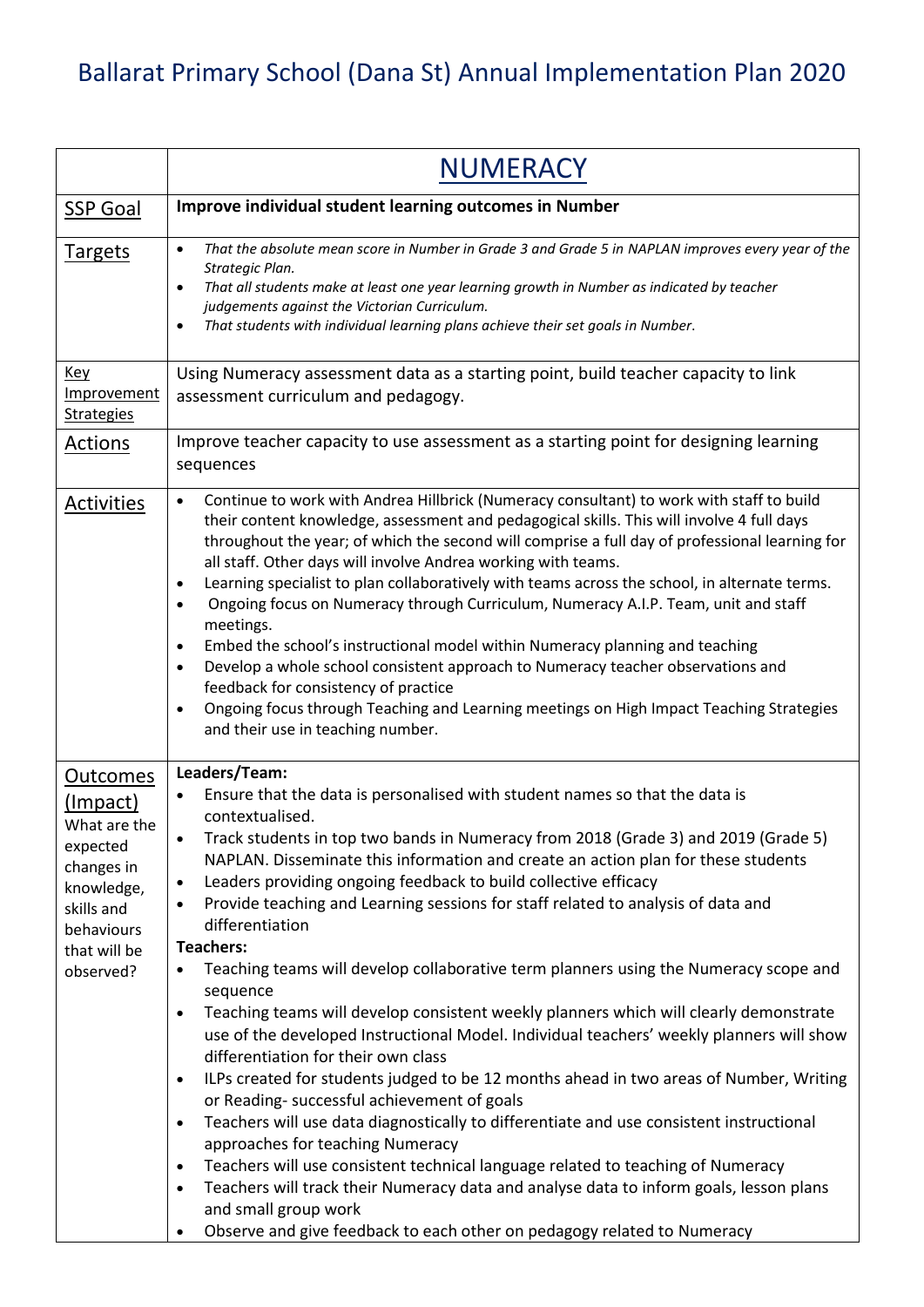|                              | Students:<br>Articulate and assess their progress towards Success Criteria and individual goals<br>٠<br>Students are actively in engaged in differentiated tasks that are targeted to their areas of<br>٠<br>need<br>Work samples and pre and post testing show measurable progress in Numeracy<br>$\bullet$<br>development. Growth in Numeracy outcomes one Victorian Curriculum level over 12<br>months                                                                                                                                                                                       |
|------------------------------|-------------------------------------------------------------------------------------------------------------------------------------------------------------------------------------------------------------------------------------------------------------------------------------------------------------------------------------------------------------------------------------------------------------------------------------------------------------------------------------------------------------------------------------------------------------------------------------------------|
| <b>Success</b><br>Indicators | Student cohort data documents- NAPLAN, Teacher Judgement- students above and<br>$\bullet$<br>below expected levels, high and low growth documents<br>Teacher Performance Plans- line of sight from A.I.P.<br>٠<br>Teaching and Learning session minutes, documents and presentations<br>$\bullet$<br>A.I.P. team minutes<br>٠<br>Teacher planners- term and weekly<br>٠<br>Documents from sessions with consultant Andrea Hillbrick.<br>٠<br><b>ILPS</b><br>$\bullet$<br>Teacher documents showing tracking of their own data<br>$\bullet$<br>Documentation for and from peer observations<br>٠ |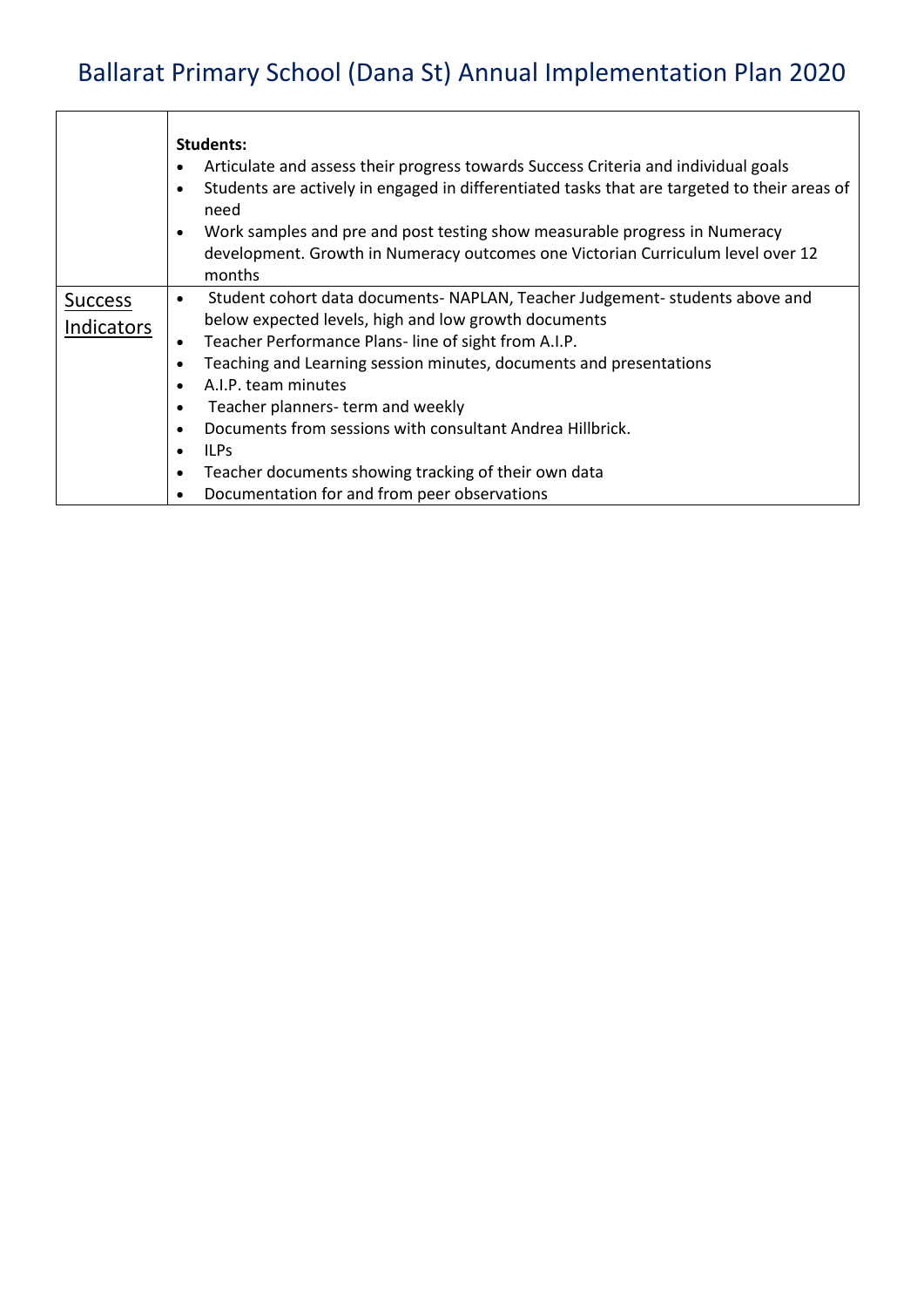|                                                                                            | <b>ENGAGEMENT AND WELLBEING</b>                                                                                                                                                                                                                                                                                                                                                                                                                                                                                                                                                                                                                                                                                                                                                                                                                                                                                                                                                                                                                                                                                                                                                                                                                                                                                                                                                                                                                                                                                                                                                                                                                                                                                  |
|--------------------------------------------------------------------------------------------|------------------------------------------------------------------------------------------------------------------------------------------------------------------------------------------------------------------------------------------------------------------------------------------------------------------------------------------------------------------------------------------------------------------------------------------------------------------------------------------------------------------------------------------------------------------------------------------------------------------------------------------------------------------------------------------------------------------------------------------------------------------------------------------------------------------------------------------------------------------------------------------------------------------------------------------------------------------------------------------------------------------------------------------------------------------------------------------------------------------------------------------------------------------------------------------------------------------------------------------------------------------------------------------------------------------------------------------------------------------------------------------------------------------------------------------------------------------------------------------------------------------------------------------------------------------------------------------------------------------------------------------------------------------------------------------------------------------|
| <b>SSP Goal</b>                                                                            | Enhance the well-being of all students in the school.                                                                                                                                                                                                                                                                                                                                                                                                                                                                                                                                                                                                                                                                                                                                                                                                                                                                                                                                                                                                                                                                                                                                                                                                                                                                                                                                                                                                                                                                                                                                                                                                                                                            |
| Targets                                                                                    | That the percentile scores for the Stimulated Learning factors in the Student Attitudes to School Survey improve<br>every year of the Strategic Plan.<br>That the percentile scores for the Stimulating Learning factors in the Parent Opinion Survey improve every year<br>of the Strategic Plan.<br>That the overall score for the School Climate module in the Staff Opinion Survey improves every year of the<br>$\bullet$<br>Strategic Plan.<br>That the percentile scores for the Student Safety factors in the Student Attitudes to School Survey improve every<br>$\bullet$<br>year of the Strategic Plan.<br>That the percentile scores for the Student Safety factors in the Parent Opinion Survey improve every year of the<br>Strategic Plan.<br>That the overall score for the School Staff Safety and Wellbeing module in the Staff Opinion Survey improves<br>٠<br>every year of the Strategic Plan.                                                                                                                                                                                                                                                                                                                                                                                                                                                                                                                                                                                                                                                                                                                                                                                              |
| <u>Key</u><br><b>Improvement</b><br><b>Strategies</b>                                      | Continue to build capacity of teachers to provide an environment that is supportive and<br>empowering for students to develop positive relationships, efficacy and agency                                                                                                                                                                                                                                                                                                                                                                                                                                                                                                                                                                                                                                                                                                                                                                                                                                                                                                                                                                                                                                                                                                                                                                                                                                                                                                                                                                                                                                                                                                                                        |
| <b>Actions</b>                                                                             | Embed wellbeing practices and investigate further methods for increasing student agency<br>in their learning                                                                                                                                                                                                                                                                                                                                                                                                                                                                                                                                                                                                                                                                                                                                                                                                                                                                                                                                                                                                                                                                                                                                                                                                                                                                                                                                                                                                                                                                                                                                                                                                     |
| <b>Activities</b>                                                                          | The Wellbeing Team will support teachers to continue to further build student<br>$\bullet$<br>knowledge and understanding of Respectful Relationships through sessions focussed<br>on Respectful Relationships, Circle Time AND Bounce Back<br>The wellbeing team will continue to build knowledge in how to use the Restorative<br>$\bullet$<br>Practice Script in and outside the classroom to build confidence with staff and students.<br>Teachers will embed integrated wellbeing initiatives including Restorative Practices,<br>$\bullet$<br>Circle Time, Bounce Back and Respectful Relationships into their practice with<br>consistent language.<br>Leaders will regularly hold student focus groups to monitor student attitudes to school.<br>٠<br>Teachers will complete some of the ATSS questions with students in first term,<br>analysing and teachers using the data to discuss with students and improve practices.<br>Further develop regular goal-setting practices with students and sharing of progress<br>$\bullet$<br>with families<br>Teachers will collaborate to implement opportunities for students to exercise voice and<br>$\bullet$<br>choice within lessons<br>Explore digital platforms to enhance student and parent engagement e.g. google<br>$\bullet$<br>classroom<br>Increase staff understanding of the place of student self-assessment and metacognitive<br>$\bullet$<br>strategies to build efficacy<br>Investigate methods of implementing emotional regulation strategies across the school<br>$\bullet$<br>Investigate further opportunities outside the classroom to enhance student leadership,<br>$\bullet$<br>voice and agency - environment team, clubs, etc |
| Outcomes<br>(Impact)<br>What are the<br>expected<br>changes in<br>knowledge,<br>skills and | Leaders:<br>Team will facilitate further professional learning on Wellbeing programs<br>Leader will continue to meet with RRRR cluster schools to discuss the baseline data and<br>action plan to determine next steps in the implementation of RRRR knowledge across the<br>school and wider community.<br><b>Teachers:</b>                                                                                                                                                                                                                                                                                                                                                                                                                                                                                                                                                                                                                                                                                                                                                                                                                                                                                                                                                                                                                                                                                                                                                                                                                                                                                                                                                                                     |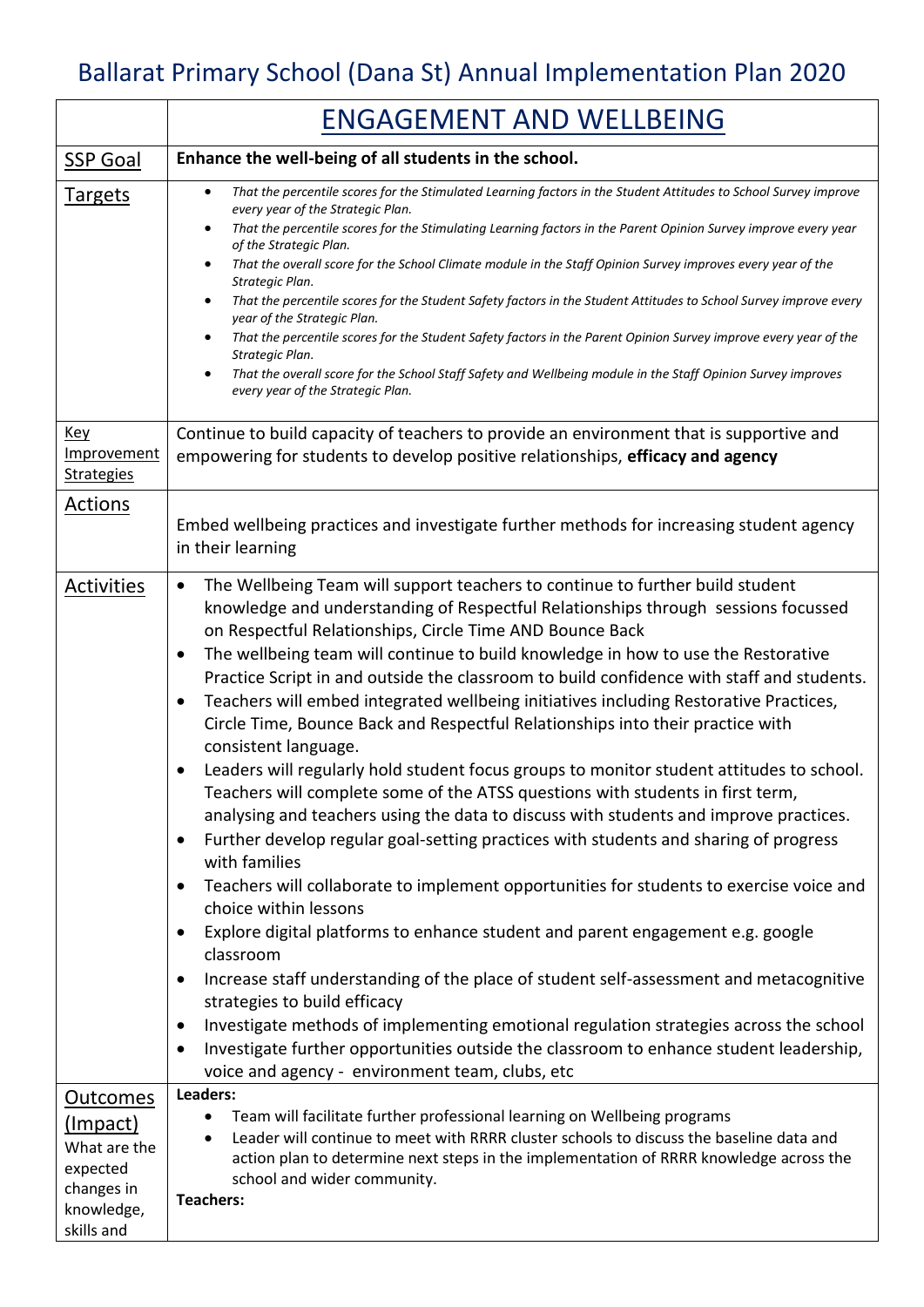| behaviours<br>that will be<br>observed? | Weekly planners will show evidence of planning for integrated wellbeing programs,<br>$\bullet$<br>reflecting the whole school documentation.<br>Weekly planners will evidence growing choice for students e.g. in integrated curriculum<br>Weekly planners will evidence student involvement e.g. in co-constructing success criteria,<br>$\bullet$<br>reflection section of lesson<br>Staff-staff, Staff-student and student-student interactions will evidence the language of our<br>wellbeing initiatives.<br>Conversations among the entire school community will include frequent references to our<br>school values.<br>Teachers will implement goal-setting across the curriculum, with a particular focus on<br>Literacy, Numeracy and self-management |
|-----------------------------------------|-----------------------------------------------------------------------------------------------------------------------------------------------------------------------------------------------------------------------------------------------------------------------------------------------------------------------------------------------------------------------------------------------------------------------------------------------------------------------------------------------------------------------------------------------------------------------------------------------------------------------------------------------------------------------------------------------------------------------------------------------------------------|
|                                         | Students:                                                                                                                                                                                                                                                                                                                                                                                                                                                                                                                                                                                                                                                                                                                                                       |
|                                         | Attitudes to school survey will demonstrate continuous improvement in relevant areas<br>Students will collaborate with teachers on goal-setting and self-assessment, increasing their<br>$\bullet$<br>ability to be meaningfully involved in the process<br>Students will articulate their learning progress in conversations with teachers and in their<br>$\bullet$<br>learning conferences with parents                                                                                                                                                                                                                                                                                                                                                      |
| <b>Success</b>                          | Minutes of RRRR COP meetings<br>$\bullet$                                                                                                                                                                                                                                                                                                                                                                                                                                                                                                                                                                                                                                                                                                                       |
| Indicators                              | Teacher weekly planners<br>$\bullet$                                                                                                                                                                                                                                                                                                                                                                                                                                                                                                                                                                                                                                                                                                                            |
|                                         | Unit term planners<br>$\bullet$                                                                                                                                                                                                                                                                                                                                                                                                                                                                                                                                                                                                                                                                                                                                 |
|                                         | Student goal-setting documents<br>$\bullet$                                                                                                                                                                                                                                                                                                                                                                                                                                                                                                                                                                                                                                                                                                                     |
|                                         | Student learning conference documents<br>$\bullet$                                                                                                                                                                                                                                                                                                                                                                                                                                                                                                                                                                                                                                                                                                              |
|                                         |                                                                                                                                                                                                                                                                                                                                                                                                                                                                                                                                                                                                                                                                                                                                                                 |
|                                         | Improved ATSS indicators as indicated in targets                                                                                                                                                                                                                                                                                                                                                                                                                                                                                                                                                                                                                                                                                                                |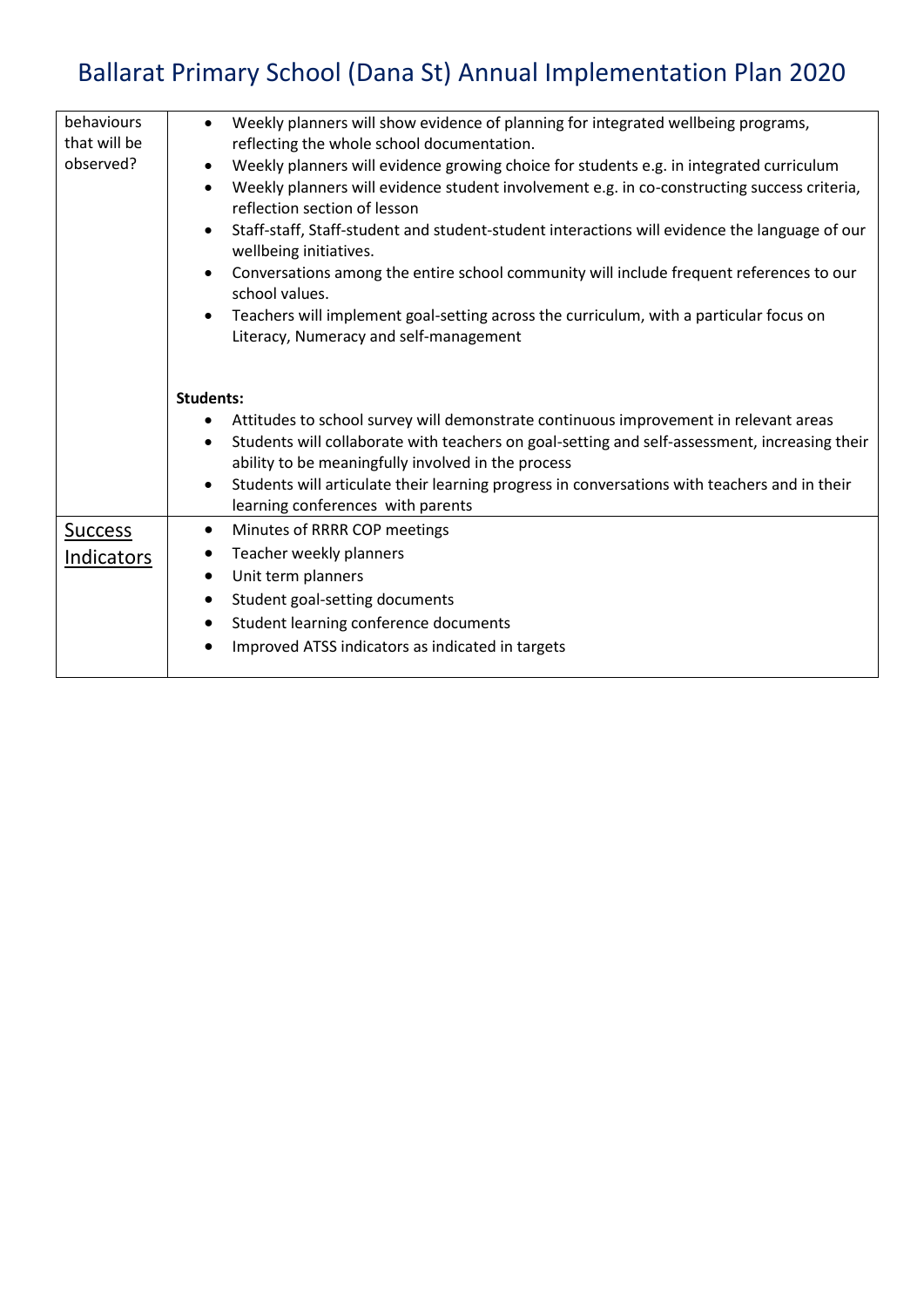|                                                                                                                                                | <b>LEADERSHIP</b>                                                                                                                                                                                                                                                                                                                                                                                                                                                                                                                                                                                                                                         |
|------------------------------------------------------------------------------------------------------------------------------------------------|-----------------------------------------------------------------------------------------------------------------------------------------------------------------------------------------------------------------------------------------------------------------------------------------------------------------------------------------------------------------------------------------------------------------------------------------------------------------------------------------------------------------------------------------------------------------------------------------------------------------------------------------------------------|
| <b>SSP Goal</b>                                                                                                                                | Enhance the level of professional leadership in the school.                                                                                                                                                                                                                                                                                                                                                                                                                                                                                                                                                                                               |
| <b>Targets</b>                                                                                                                                 | That operational structures for teaching units and the leadership team are documented<br>$\bullet$<br>and adhered to.<br>That the overall scores for the School Leadership module in the Staff Opinion Survey<br>$\bullet$<br>improve every year of the Strategic Plan.<br>That operational structures for Professional Learning Communities are documented and<br>$\bullet$<br>adhered to.                                                                                                                                                                                                                                                               |
| <u>Key</u><br><b>Improvem</b><br>ent<br><b>Strategies</b>                                                                                      | Further build capacity of teams to analyse and use student data to drive differentiated<br>teaching and learning, and to work collaboratively towards school goals                                                                                                                                                                                                                                                                                                                                                                                                                                                                                        |
| Actions                                                                                                                                        | Further build capacity of team leaders and learning specialist to effectively lead A.I.P.<br>$\bullet$<br>strategies across the school<br>Further build staff understanding of and capacity to work in an effective PLC<br>$\bullet$                                                                                                                                                                                                                                                                                                                                                                                                                      |
| <b>Activities</b>                                                                                                                              | Learning Specialist and PLC leaders to access Bastow course-Open to Learning<br>$\bullet$<br>Induct new PLC leader for 3-6 PLC<br>$\bullet$<br>S.I.T. devise and implement plan for successful peer observations across the school, focussed on<br>$\bullet$<br>improving pedagogy through use of the school's Instructional model                                                                                                                                                                                                                                                                                                                        |
| <b>Outcomes</b><br>(Impact)<br>What are<br>the<br>expected<br>changes in<br>knowledge,<br>skills and<br>behaviours<br>that will be<br>observed | Leaders:<br>School Improvement Team minutes will show collaboration towards goals<br>$\bullet$<br>Leadership team work with new PLC leader/s to build capacity<br>$\bullet$<br>Leaders meeting regularly to set direction and monitor action plans<br>Leaders organise and ensure implementation of peer observations<br>$\bullet$<br><b>Teachers:</b><br>reflect positively on PLC process in annual survey<br>$\bullet$<br>collaborate on PLC-based Inquiry into evidence-based practice<br>$\bullet$<br>embed teaching strategies into their practice<br>$\bullet$<br>observe peers, giving and receiving feedback and collaborate to improve practice |
| <b>Success</b><br><b>Indicators</b>                                                                                                            | PLC minutes and documents<br>$\bullet$<br>PLC surveys<br>$\bullet$<br>Staff Opinion survey-collaboration, leadership factors<br>$\bullet$<br>S.I.T. minutes<br>$\bullet$<br>Peer observation documents<br>Learning Specialist documents                                                                                                                                                                                                                                                                                                                                                                                                                   |